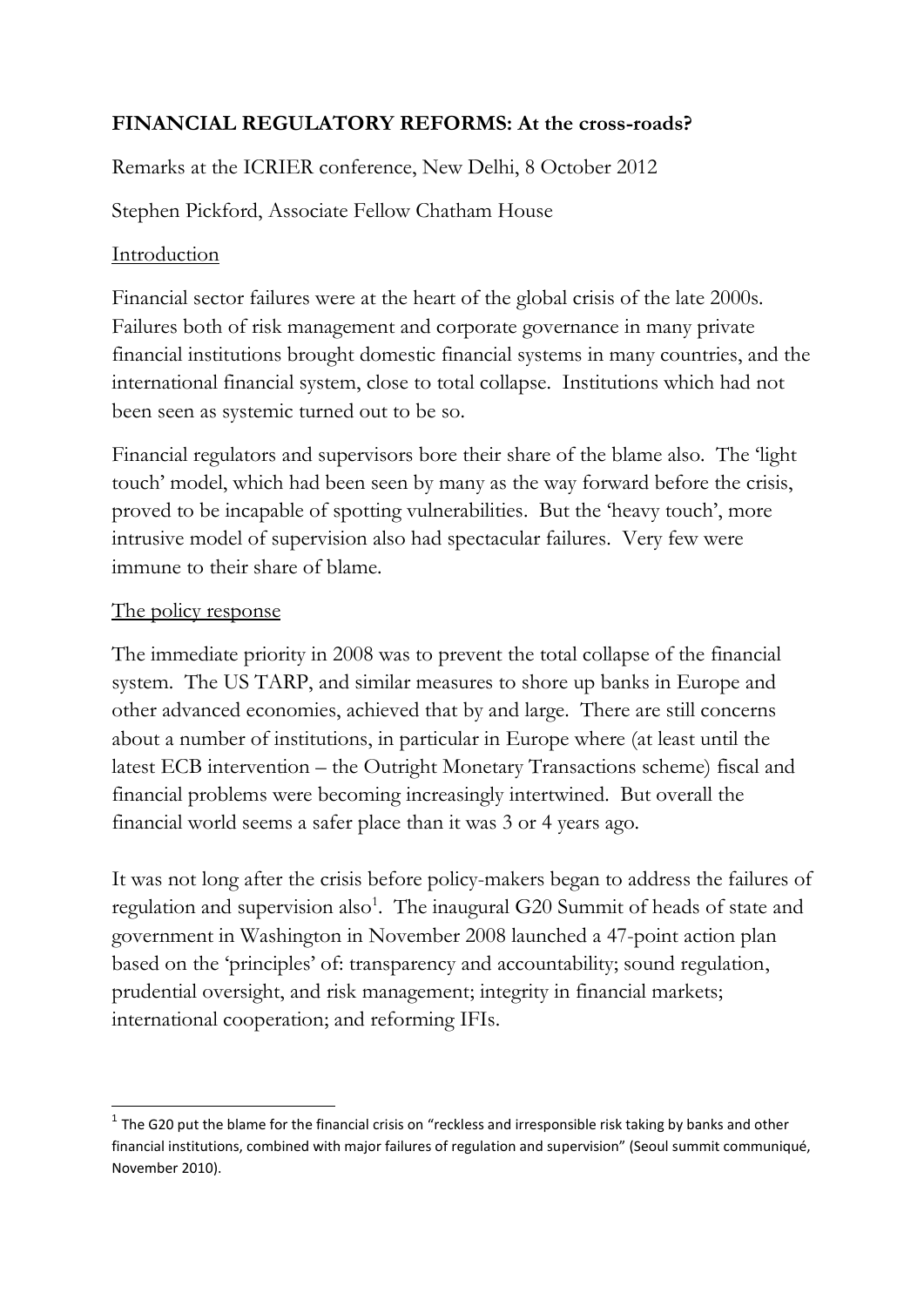At that time the G20 stressed that 'regulation is first and foremost the responsibility of national regulators'. But the rationale behind coordinated international action was clear – 'our financial markets are global in scope, therefore, intensified international cooperation among regulators and strengthening of international standards, where necessary, and their consistent implementation is necessary to protect against adverse cross-border, regional and global developments affecting international financial stability'.

Since then the G20 programme to promote financial stability has stressed the importance of reforms to the international system of financial regulation and supervision, including:

- Strengthening of the Financial Stability Board;
- Instituting a new bank capital and liquidity framework to constrain leverage and maturity mismatches, including through capital buffers and leverage ratios;
- Addressing the 'too big to fail' issue through a resolution framework and more intensive supervisory oversight for systemically important financial institutions (SIFIs) as well as building a robust core financial market infrastructure
- Instituting mandatory international recovery and resolution planning and risk assessment by international supervisory colleges in order to increase the capacity of the global systemically important financial institutions (G-SIFIs) to absorb losses.

In addition, at the Seoul Summit last year the G20 mandated a further programme of work covering:

- International peer review of national supervisors;
- Strengthening regulation and supervision of hedge funds, over-the-counter derivatives, and credit rating agencies;
- Creating a single set of global accounting standards through convergence of International Accounting Standards Board and Financial Accounting Standards Board standards;
- Further work on macroprudential policy frameworks; and
- Strengthening regulation and supervision of the shadow banking system and commodity derivatives markets.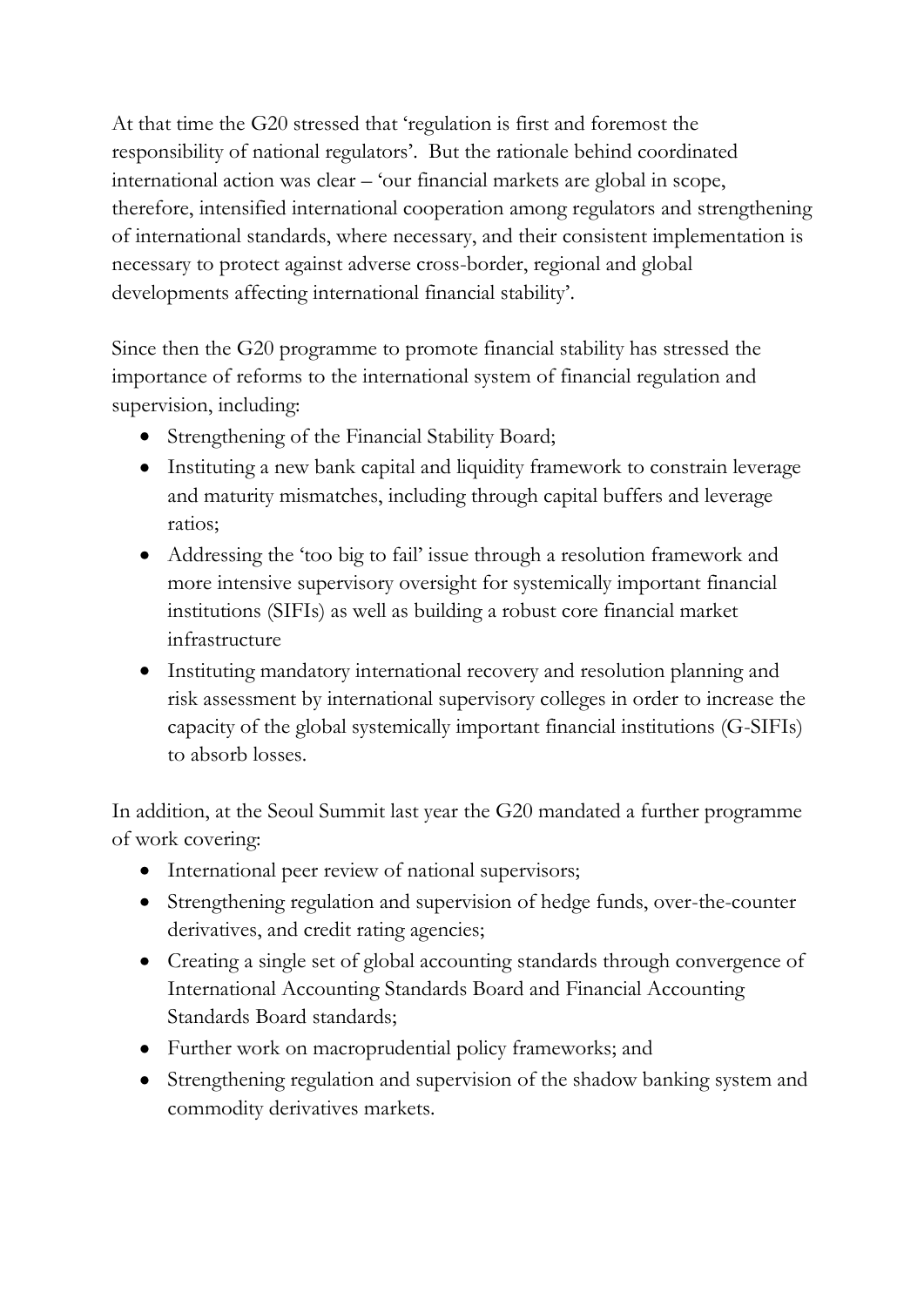This agenda of reform has grown substantially in complexity. But at the risk of oversimplifying, we can identify five dimensions in which regulation and supervision have increased:

- The range of **institutions** covered by the supervisory net has risen dramatically, from banks and insurance companies initially, to bring into the net hedge funds, other forms of 'shadow banking', and the financial infrastructure institutions (clearing and settlement systems, and credit rating agencies);
- The coverage of **instruments** under detailed regulation has increased, notably for asset-backed securities, and OTC derivatives;
- The level of **detail** on capital, liquidity, leverage, accounting standards, and conduct of business issues has also mushroomed;
- The **processes** around supervision have also been strengthened, for example the setting up of supervisory colleges, and processes for bank resolution, especially for SIFIs;
- And measures have been introduced aimed at regulating the **behaviours** of financial institutions, eg guidelines on compensation, and corporate governance.

While these measures have all been taken forward in the international arena through the FSB and the panoply of standard-setting bodies (including the Basel Committee, the IASB and IOSCO), much of this agenda has to be implemented by the relevant national regulators and supervisors. And progress at the national level has been rather patchy and uneven, hence the emphasis within the FSB on monitoring implementation, including through the Coordination Framework for Implementation Monitoring.

Some countries – by and large the ones where the original failings were greatest (the US, the UK, and the EU) – want to go even further in some respects. In their different ways, the Dodd-Frank legislation in the US, the Vickers Commission<sup>2</sup> in the UK, and the European Commission's reform programme<sup>3</sup> all seek to push financial sector reforms even further. Each is following a slightly different

 2 The Independent Commission on Banking set up in 2010.

 $^3$  Since the crisis, more than a dozen European regulatory directives or regulations have been initiated, or reviewed, covering capital requirements, crisis management, deposit guarantees, short-selling, market abuse, investment funds, alternative investments, venture capital, OTC derivatives, markets in financial instruments, insurance, auditing and credit ratings.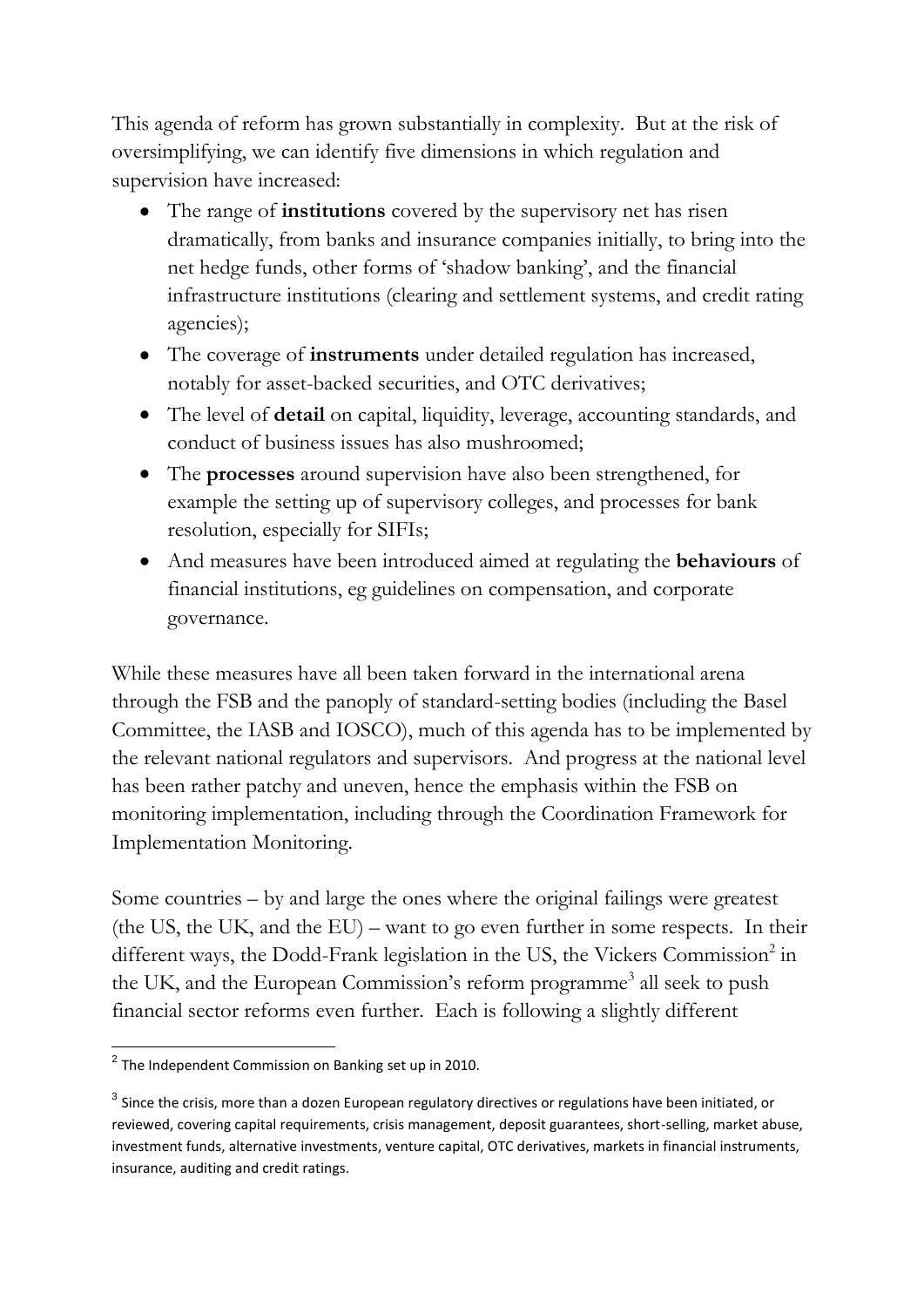approach, with the US banning prop-trading, the UK ring-fencing retail banking operations, and the EU adopting a very detailed rule-book approach.

#### Second thoughts

However, signs of disquiet about the overall direction of travel are emerging. There are three strands to this disquiet:

- Concerns that tighter regulation in general, and higher capital requirements in particular, are causing banks to curtail lending which in turn is stifling economic recovery;
- Worries that more stringent regulation is stifling innovation in the financial sector; and
- Question marks over how effective more detailed and complex regulation and supervision is, compared to simpler rules.

As the economic recovery struggles to establish itself in many advanced economies, questions are being raised as to whether the increasing capital requirements<sup>4</sup> on banks in particular are causing them to further deleverage, preventing them from lending to firms, to allow them to invest and grow. The UK government, for example, has become so worried about this trend that it has tried a number of schemes to encourage banks to increase lending, culminating with the latest announcement that they are setting up a new bank to lend to SMEs. Meanwhile in Europe banks have increasingly retreated back to their home territories, leaving countries which are reliant on foreign banks starved of bank finance.

Another line of attack is that the increasing weight of regulation is stifling competition in the financial services sector. The Vickers Commission was set up with a remit to provide a "more stable and competitive [*my emphasis*] basis for UK banking". But pressures to curtail 'casino banking' and to regulate more tightly the sectors and instruments that have hitherto been less tightly regulated are likely to have some impact on firms' ability and willingness to innovate. Not only does this potentially reduce the financial sector's contribution to growth across the economy, but also the financial sector in many advanced economies is now large enough by itself to have a material impact on measured growth.

<sup>1</sup>  $^4$  Large banks in Europe have been required to increase their Core Tier 1 capital to 9 percent by the end of June 2012.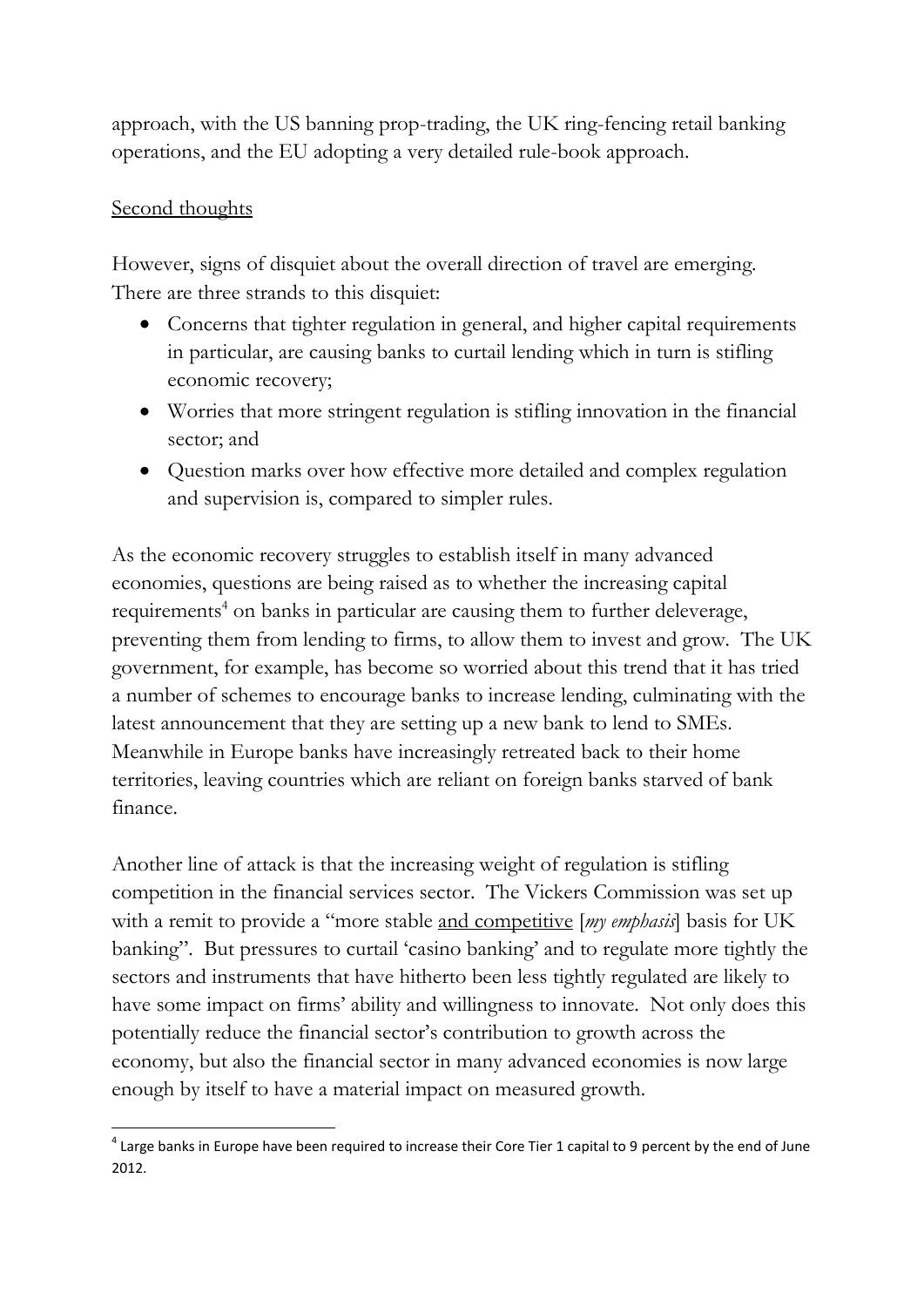In a recent speech<sup>5</sup> Andy Haldane of the Bank of England raises a third set of issues which raise even more fundamental questions as to whether regulators and supervisors are capable of running more intrusive regimes, and whether these regimes are more or less effective at spotting incipient risks to financial stability. His main argument is that for decision-making under uncertainty, simple rules outperform complex rules in a large number of areas. They are not only less costly, but they also outperform in terms of predictive value. Haldane reruns history for a sample of about 100 large and complex global banks, and finds that a simple leverage ratio with assets equally weighted performs better – and statistically significantly better – than Tier 1 regulatory capital ratios with assets risk-weighted. He also finds that market-based measures of capital substantially outperform Basel-defined ratios.

And yet over time there has been a step change in the level of complexity in regulation – Basel I ran to 30 pages, Basel II to 347 pages, and Basel III to 616 pages. That process has accelerated rapidly since 2008, out of the best of intentions: to prevent another such crisis occurring again. But Haldane's results raise fundamental questions about the direction of reform.

### A preliminary assessment

It is clearly the case that governments need to have a more robust way to spot risks to financial stability, and address them, than they had five years ago. The costs of financial crises are enormous, as Reinhardt and Rogoff have clearly displayed. And the proliferation of financial stability risk assessment boards and processes shows that policy-makers are taking the risks seriously.

But the ever-increasing depth and complexity of regulation and supervision has started to raise concerns. It is clear in retrospect, and with 20:20 hindsight, that regulation and supervision was too lax at the start of the crisis. As long as the state guarantees, either implicitly or explicitly, important institutions, sectors or instruments of the financial system (so that they are too important to fail), some private institutions will be tempted to take too many risks. And unless failing institutions can be ring-fenced, one failure can bring down the entire system. So regulation and supervision has to aim towards zero failure.

<sup>1</sup> <sup>5</sup> "The dog and the frisbee": speech given at the Jackson Hole conference, August 2012.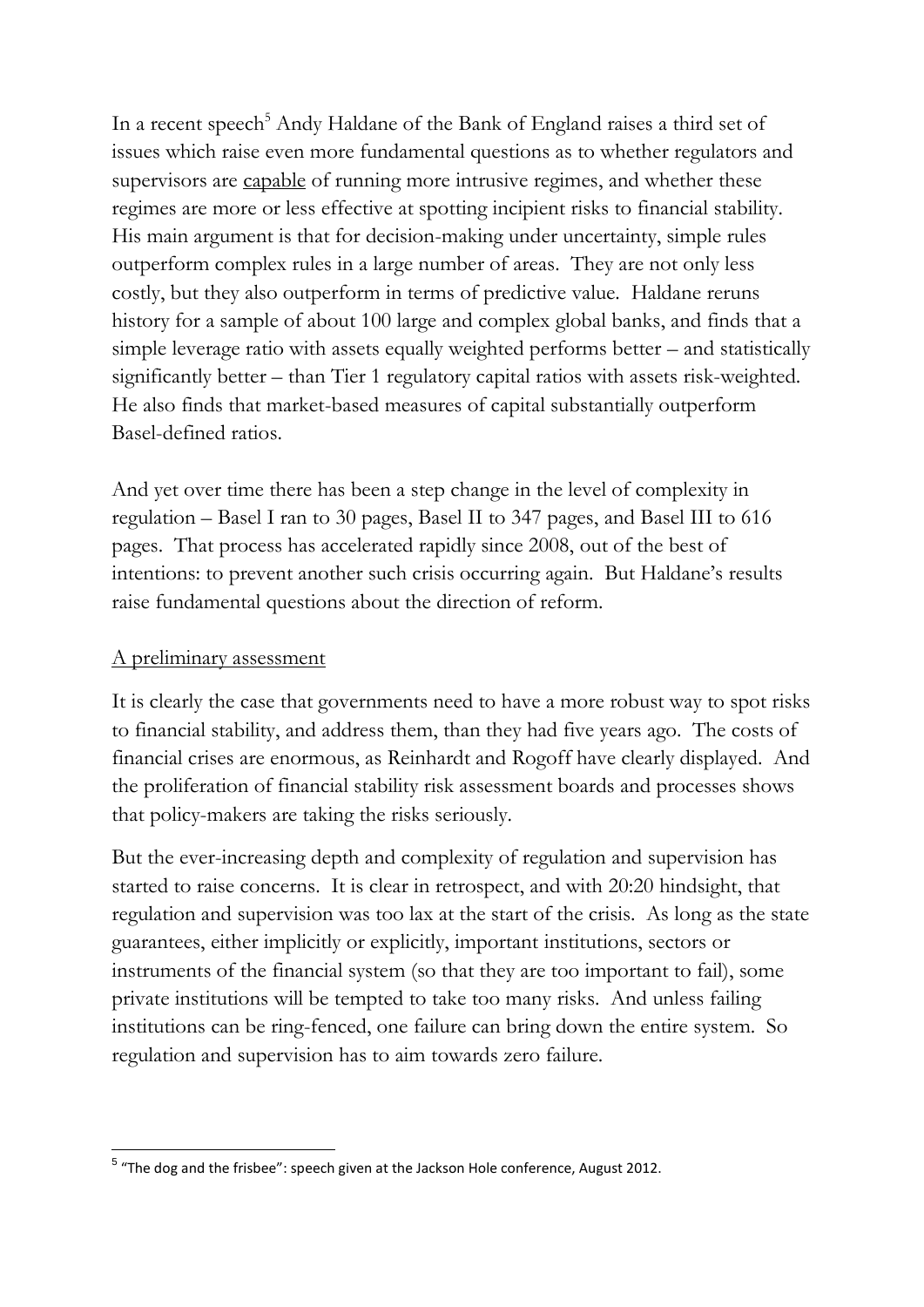But ultimately zero failure carries large costs in terms of the efficiency of the financial sector, and the way in which it facilitates general economic activity. At some point governments have to weigh up the benefits of tighter regulation in terms of reducing risks to financial stability, against the costs in terms of potential economic growth.

Furthermore, if Haldane is right, more complex regulation and supervision is actually worse for financial stability than simpler rules and more judgement and discretion by supervisors.

What does this mean for the G20's agenda of financial regulatory reform? I draw three messages:

- First, completing and implementing fully the existing commitments to tighter regulation has to be achieved. The financial crisis caused great traumas over the last five years, and the clear conclusion is that regulation had to be tightened. Also, the financial sector still attracts considerable political odium; and reversing the direction of travel of regulation and supervision now would send unhelpful and inconsistent messages to financial institutions that are rapidly regaining their appetite for risk. For all these reasons it seems to me there would be huge costs in not completing the current agenda. In particular, ensuring that there are effective mechanisms in place to resolve the biggest and most complex institutions is a priority.
- Second, tighter regulation of banks has meant that credit is harder to come by at the moment, especially for SMEs; and this is hindering the economic recovery. But I would argue that if there is a sector-specific problem, governments should find sector-specific solutions. A general loosening of standards again would represent a huge reversal.
- Third, however, the reform agenda may be nearing the point of diminishing (or even negative) returns. We may be at the point where the G20 should declare a time to draw breath on new initiatives. This would have the advantage of giving hard-pressed regulators and supervisors the time to concentrate on implementing what has already been agreed and partially adopted. But it would also allow a period of reflection on what form of regulation and supervision works best in practice. Is the best course to heap yet more and tighter rules on the financial sector? And should supervisory bodies world-wide employ yet more staff to scrutinise financial institutions in ever greater detail? Or should those rules be simplified, and supervisors